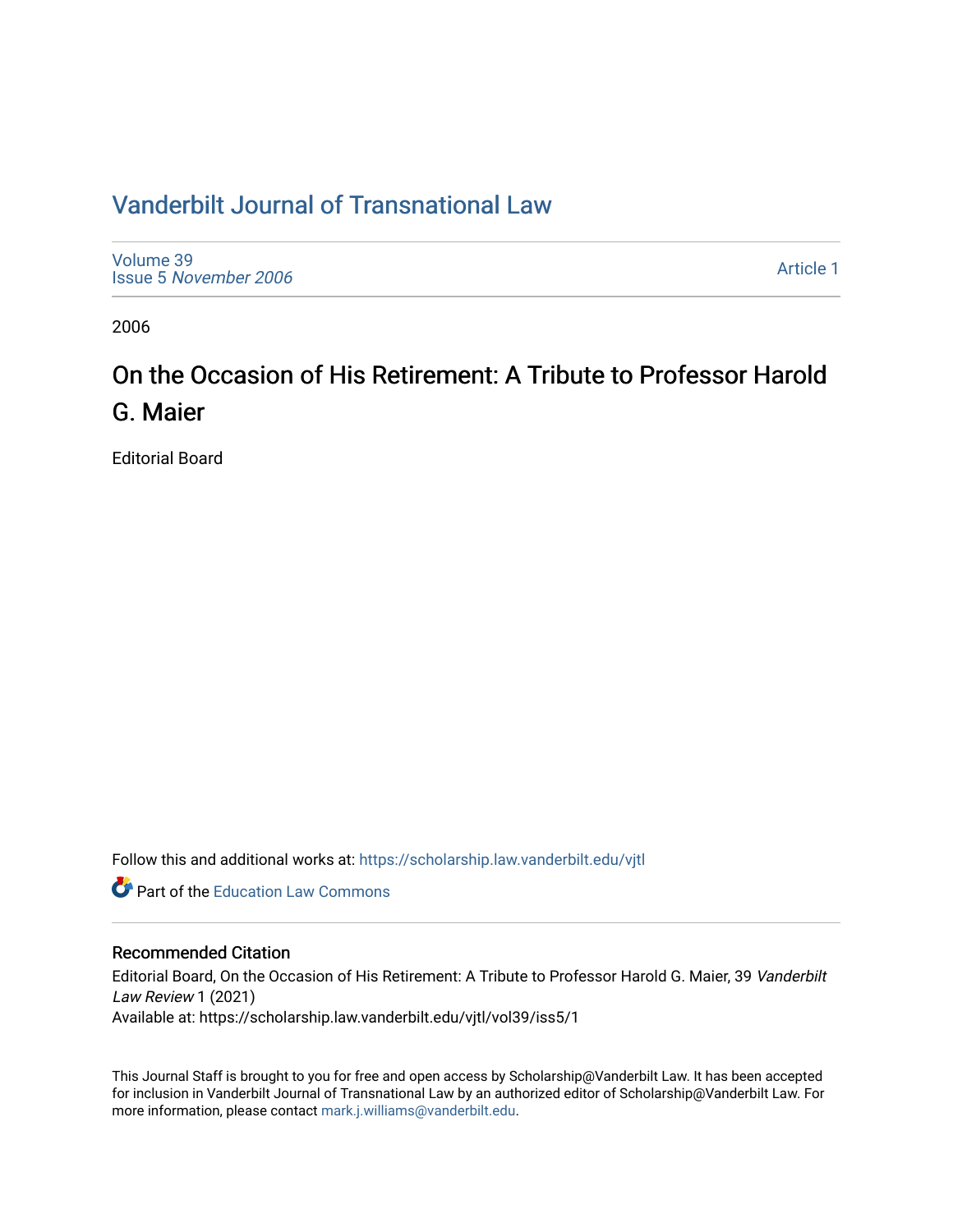### VANDERBILT JOURNAL *of* TRANSNATIONAL LAW



VOLUME 39 NOVEMBER 2006 NUMBER 5

## **On the Occasion of His Retirement: A Tribute to Professor Harold G. Maier**

#### **INTRODUCTION**

Professor Harold **G.** Maier began teaching at Vanderbilt University Law School in **1965** and held the David Daniels Allen Distinguished Chair in Law until his retirement in **2006.** In addition to his service at Vanderbilt, he founded the transnational legal studies program and the *Vanderbilt Journal of Transnational Law.* Among his many endeavors, Professor Maier served on the editorial board of the American Journal of International Law and as a member of the editorial board of the American Journal of Comparative Law. In **1983-1984,** he served as Counselor on International Law to the Legal Adviser, **U.S.** Department of State. In addition to his teaching at Vanderbilt, he also was a visiting professor at Pepperdine, the University of Pennsylvania, George Washington University, the University of North Carolina, and the University of Georgia, where he left an impression on many of his colleagues. Professor Maier is an internationally recognized authority on regulatory law and international law.

The Editorial Board of the Journal is pleased to publish the following tributes to Professor Maier on the occasion of his retirement.